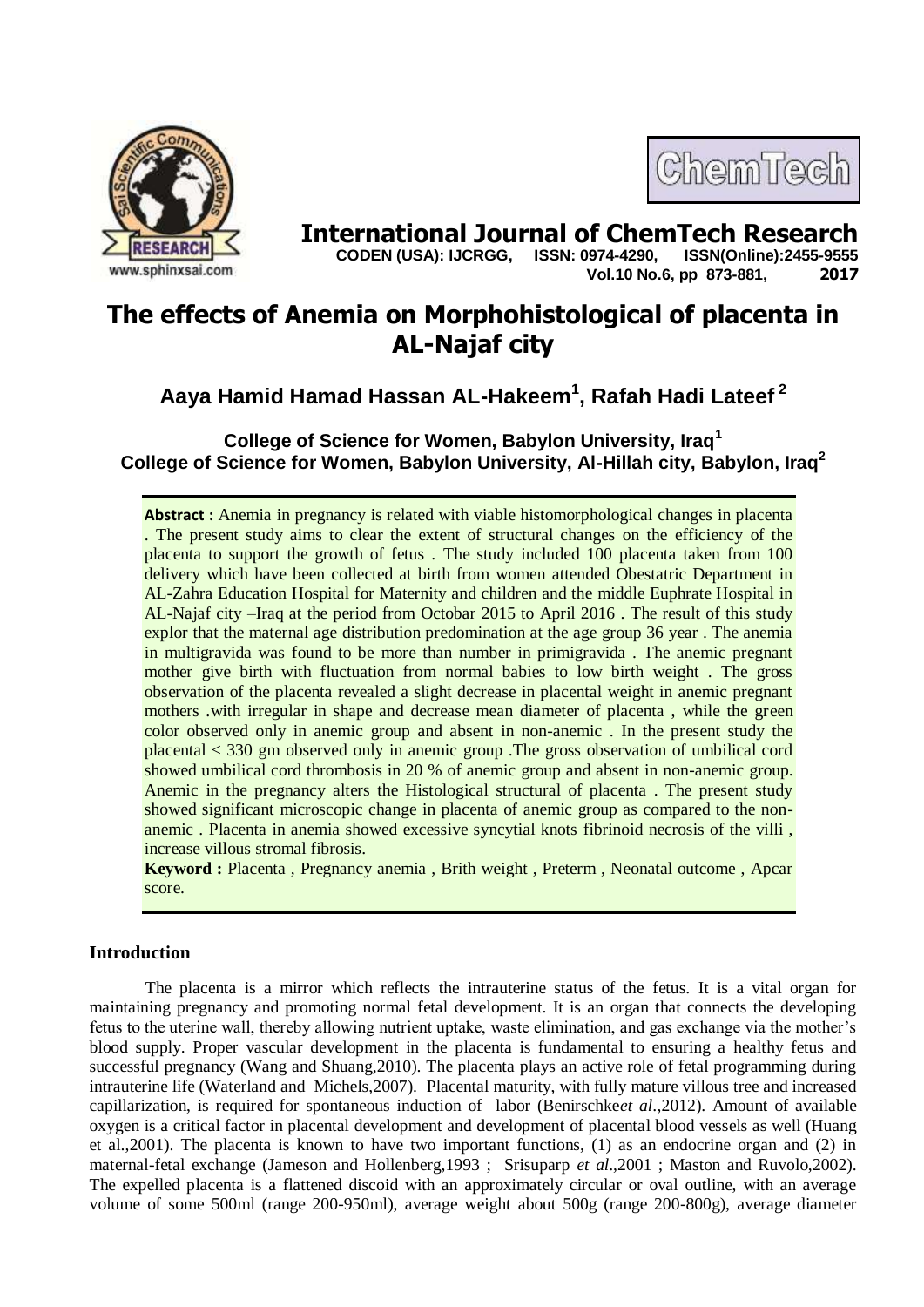185mm (range 150-200mm), average thickness 23mm (range 10-40mm). Thickest at its center (the original embryonic pole) it rapidly diminishes in thickness towards its periphery where it continues as the chorion leave (Williams,1995). According to WHO standards, maternal anemia is present when the haemoglobin level in blood is less than 11gm/dl. (Buseri *et al*.,2008).There are three main types of anemia: (1)that due to blood loss, (2) due to decreased red blood cell production, (3)that due to increased red blood cell breakdown. Causes of blood loss include trauma and gastrointestinal bleeding, among others. Causes of decreased production include iron deficiency, a lack of vitamin B12, thalassemia, and a number of neoplasm of the bone marrow. Causes of increased breakdown include a number of genetic conditions such as sickle cell anemia, infections like malaria, and certain autoimmune diseases. It can also be classified based on the size of red blood cells and amount of hemoglobin in each cell. If the cells are small, it is microcytic anemia. If they are large, it ismacrocytic anemia. And, if they are normal sized, it is normocytic anemia. (Janz*et al*.,2003 ; Smith,2010). Anemia in pregnancy is related with variable histomorphological changes in placenta, including widening of intervillous space and decrease in thickness of villous membrane, which show a clear reflection for the poor fetal outcome (Mongia*et al*.,2011).There is a need to explore the extent of above mentioned structural changes, because severity of these histomorphological parameters is correlated with the efficiency of placenta to support the growth of a fetus, and this condition is likely to be related to insufficient function of the placenta (Baptiste *et al*.,2008).

#### **Materials and method :-**

The present study included 100 placenta and umbilical cord were collected immediately after delivery, both from normal deliveries and Caesarean sections. Which have been collected at birth from the women attended obstetrics department in al-Zahra educational Hospital for Maternity and Children and the Middle Euphrates hospital in AL-Najaf city from period from October 2015 to April 2016 . This study sample was divided into two groups :- First Group: pregnant women suffering from anemia and they're 50 sample (placenta and umbilical cord). Second Group: pregnant women who have good health (naturalist) and they're 50 sample( placenta and umbilical cord) .A sample of the placenta and umbilical cord collected from women after delivery and removed the tissues of the placenta and put in a plastic container and washed well with water for 10-15 minutes with a little compress on the placenta to removed excess blood and clots of blood were then drying the sample by pieces of gauze and cotton and then placed on a piece plastic colorful and filmed by a camera (Digital) for the maternal and fetal surface with umbilical cord. The cord and membranes were examined for any abnormalities. and data collected like period of gestation, delivery approach , number of gestation , number of living , number of death , number of abortion , living address , age of the mother and health status. Histological sections prepared to sample of placenta according to Bancroft and Stevens (1982). Then Light microscopic studies of the histological sections of placentas under different magnifications revealed changes. These changes were observed in both anemic and control group of placentas and photo of that by camera of light microscopy.

#### **Results and Discussion**

In table (1) shows that the mean of placental weight (gm) was  $(504.77)$  in the anemic group, v.s. (578.913) in the non- anemic group . A past study mentioned that the placental weight effected by anemia pregnant women (Beischer *et al*.,1970 ; Barker *et al*.,1990 ; Godfrey *et al*.,1991). Also, The intrauterine existence of the fetus depends on the placenta elaborated by both maternal and fetal tissues to sever as an instrument of transfer of essential elements. Many researchers concluded that the maternal anemia is associated with large placental weight (Lao and Tam,2000).While reported that in anemia the weight and volume of placenta decrease with a statistically significant results (Dhall,1994). In previous study, Bis was observed that the weights of placentas in anemic group ranged from 220-500gm (mean 383gm). and in the control group the weight of placenta ranged from 250-500 (mean 370.3 gm) which mean placenta with increase weight and volume (Biswas*et al*., 2014). In percent study the mean of cotyledons per placenta have a slight decrease in number in the anemic group which was( 22.42) while in the non- anemic group was ( 22.86 ). Similar results found in the study by Singla et.al (2008) that the birth weight , placental weight and number of placental cotyledons were reduced in anemic mothers related with the maternal haemoglobin level . The previous study reported that less septation of placenta in hypoxic conditions is caused byanemic pregnant, which leading to decreased number of cotyledons ( Singla *et al*.,1978 ). The mean central thickness of placenta area (mm) in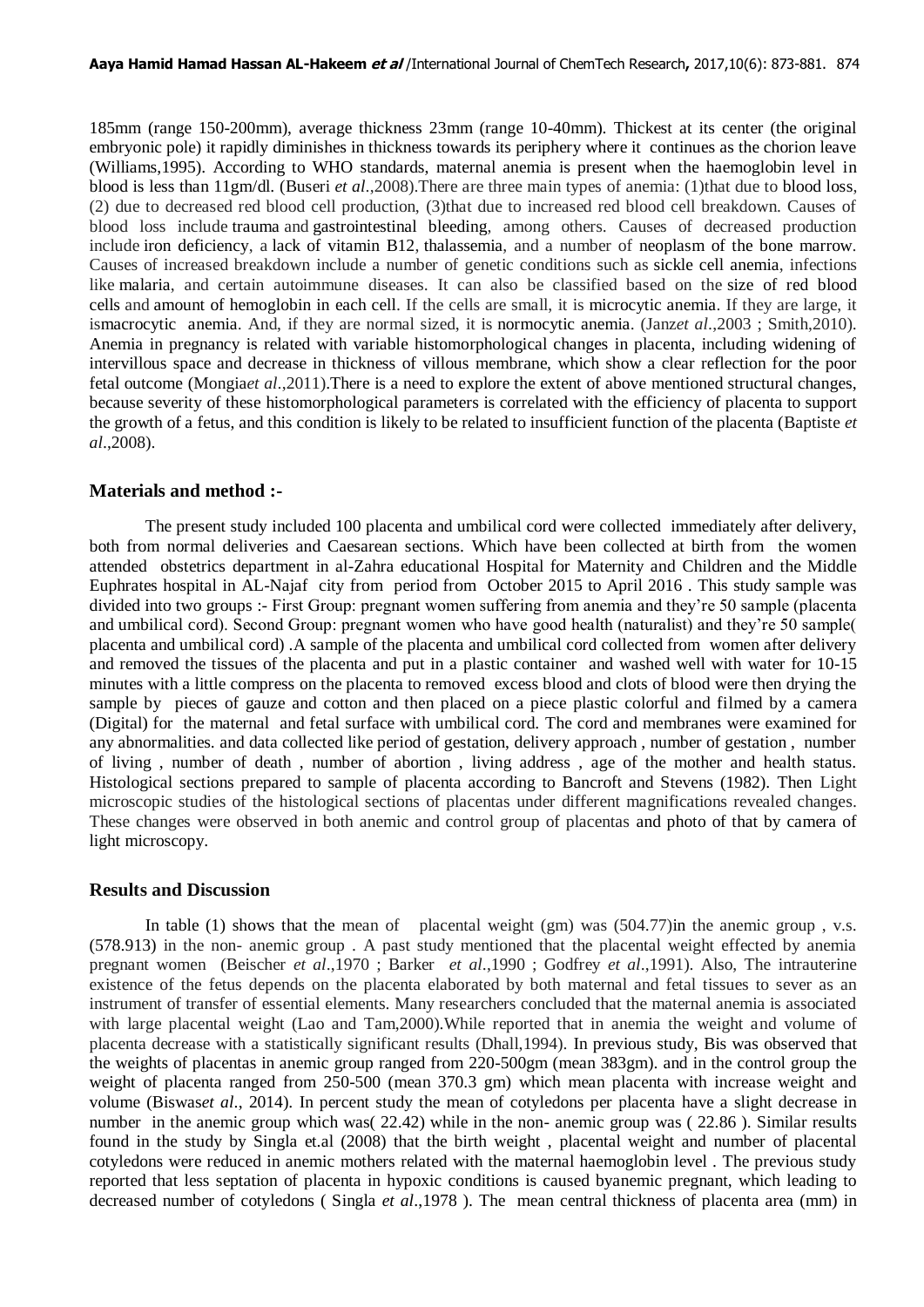anemic group was (24.27) mm, while in non-anemic group was (28.20)mm. Past study observed mean thickness of the placenta decrease in maternal anemia ( Grewal,2010) .In the present study it was found that the mean of diameter of placenta (cm) was (16.26) cm in comparison with that non-anemic group which was (16.79) cm. As reported by Kulaudaiveluet. al.(2014).they observed that the mean  $\pm SD$  diameter of placenta was 14.65 cm in the anemic group (Kulaudaivelu *et al*.,2014). The shape of placenta in the anemic group, the regular (cycle) was 27 , while the numbers of them in the non-anemic group was 36 and regular (oval) shape of anemic group was 13 , while the number of them in non-anemic group was 14 . The irregular shape is predominated only in the anemic group in comparison to non- anemic . This table also shows that the gray color of placenta in anemic group was 30 , while absence in the non-anemic group and observation red and green color was 14 and 6 respectively in the anemic group while red color was 50 and green color of placenta absence in the non- anemic group.

| <b>Gross</b><br><b>Observation</b>              |           |       | <b>Anemic</b> | non-anemic     | <i>p</i> -value |
|-------------------------------------------------|-----------|-------|---------------|----------------|-----------------|
| Mean of placenta<br>weight(gm)                  |           |       | 504.772       | 578.913        | 0.928           |
| Mean of cotyledons per<br>placenta              |           |       | 22.428        | 22.86          | 0.401           |
| Mean central thickness of<br>placenta area (mm) |           |       | 24.272        | 28.204         | 0.410           |
| Mean of diameter of<br>placenta (cm)            |           |       | 16.266        | 16.798         | 0.379           |
| Shape<br>of<br>placenta (no)                    | Regular   | Cycle | 27            | 36             | 3.333           |
|                                                 |           | Oval  | 13            | 14             | 0.281           |
|                                                 | Irregular |       | 10            | $\mathbf{0}$   | 3.888           |
| color<br>of<br>placenta<br>(no)                 | Gray      |       | 30            | $\overline{0}$ | 0.0002          |
|                                                 | Red       |       | 14            | 50             | 3.888           |
|                                                 | Green     |       | 6             | $\overline{0}$ | 0.0002          |

#### **Table 1:The observation characteristics of placenta in anemically state of pregnant women :-**

In table (2) shows the mean of birth weight of babies (Kgm)which was (3.016Kgm) in anemic group , when compared with non- anemic group which was (3.264Kgm). The mean of placental weight in the anemic group was(504.772 gm) while in non- anemic groupe was (578.913 gm). The ratio of the fetal mass to the placental mass is recognized as feto-placental proportion. Which is usually 6:1 . In the present study , this ratio was (5.975) in anemic group was in comparison with non- anemic groupe which was (5.638).These results coincide with the results obtained by (Kulaudaivelu *et al*.,2014) who stated that the feto-placental ratio is 5:1 with increase in the number of defined cotyledons. Previous studies said that mother anemia has advanced occurrence of prematurity and LBW babies (Brabin *et al*.,2001 ; Marchant*et al*.,2004; Shobeiri *et al*.,2006). Also, previous study mentioned that anemia in pregnancy may have adverse effects on pregnancy maternal anemia is an self-governing danger influence for little birth weight (Levy *et al*.,2005). Also, previous studies mentioned that the placental weight are effected by anemia pregnant women and the relationship with birth weight and displayed to mean of feto-placental ratio (Godfrey *et al*.,1991 ; Loa and Tam,2000).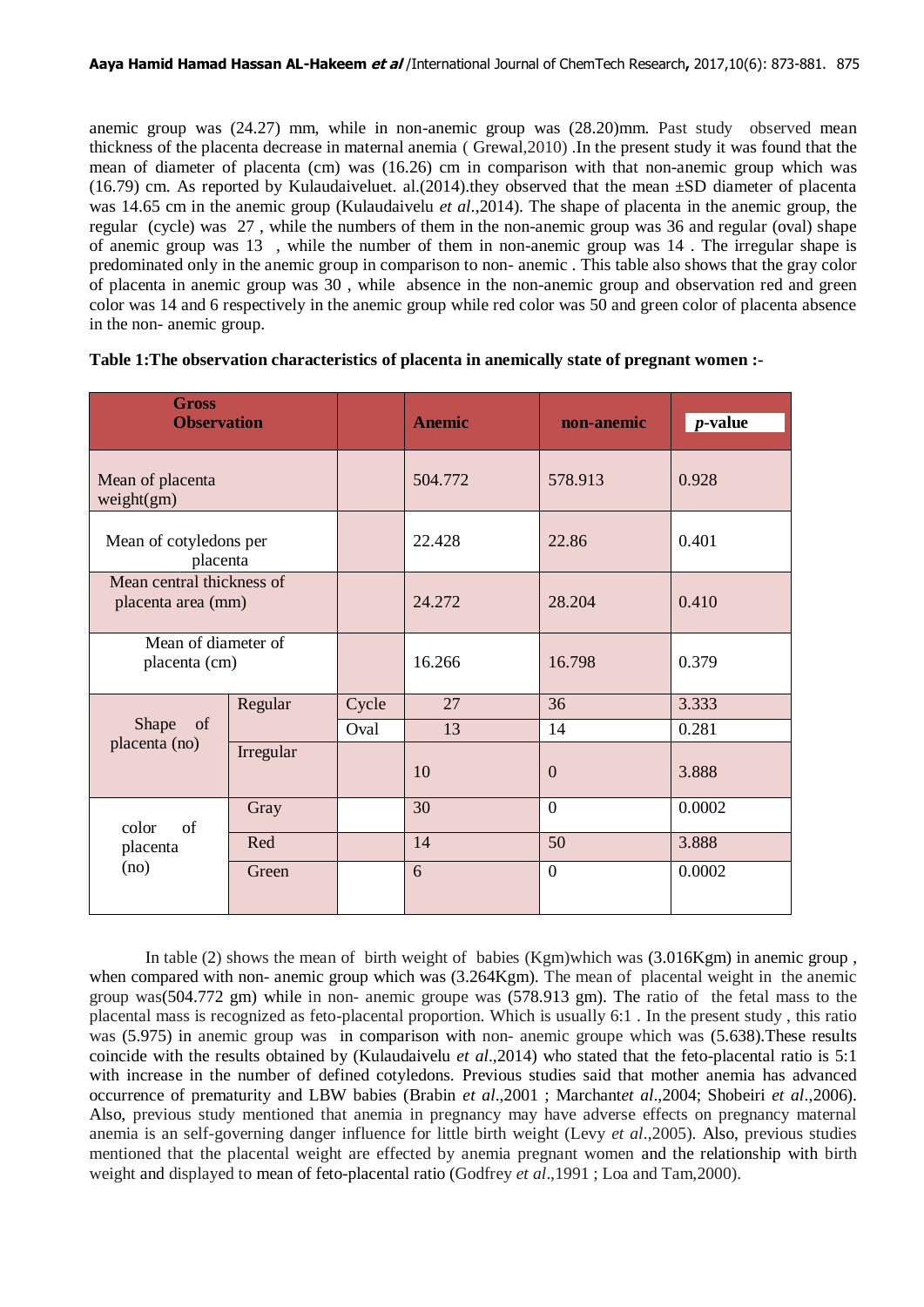| <b>Observation</b>                         | Anemic  | Non-anemic | <i>p</i> .value |
|--------------------------------------------|---------|------------|-----------------|
| Mean birth weight<br>of babies (K.gm)      | 3.0163  | 3.264      | 0.928           |
| Mean of placental<br>weight in (gm)        | 504.772 | 578.913    | 0.928           |
| Mean of feto-<br>placental weight<br>ratio | 5.975   | 5.638      | 0.928           |

**Table2: Relation of placental weight gain and corresponding birth weight in anemic and non-anemic gravid females:-**

In table (3) the insertion site of umbilical cord is divided into centric, excentric, marginal and Velamentousin the anemic group. They were (13 , 20 , 12 and 5) respectively, while they were (22 , 28 , 0 and 0) respectively in comparison with the non-anemic group. The mean of umbilical cord length in the anemic group was(42.02)cm, while it was ( 58.36)cm in the non-anemic group . In the present study umbilical cord thrombosis has been 20 % in anemic group and absence of thrombosis in non-anemic group. Maternal anemia has no effect on haematological profile of cord blood (Ekta and Snehal,2014). In the previous study complete by Sweet et. al.(2008).originate at motherly iron reduction is related with abridged fetal hepatic and intelligence fillings but no alteration in iron obtain ability to fetus.

**Table 3:-Gross observation of umbilical cord in anemic and non-anemic gropes :**

|                                                                      |                                                                      | <b>Anemic</b>       | non-<br>anemic                   | $p$ .value |
|----------------------------------------------------------------------|----------------------------------------------------------------------|---------------------|----------------------------------|------------|
| <b>Insertion site</b><br>of umbilical<br>cord (No)                   | <b>Centric</b><br><b>Excentric</b><br>marginal<br><b>Velamentous</b> | 13<br>20<br>12<br>5 | 22<br>28<br>$\bf{0}$<br>$\bf{0}$ | 0.00000    |
| <b>Mean</b><br>umbilical<br>cordlength<br>$\overline{(\mathbf{cm})}$ |                                                                      | 42.02               | 58.36                            | 0.00000    |
| <b>Umbilical</b><br><b>Cord</b><br>thrombosis<br>$\mid$ (%)          |                                                                      | 20%                 | 0%                               | 0.00000    |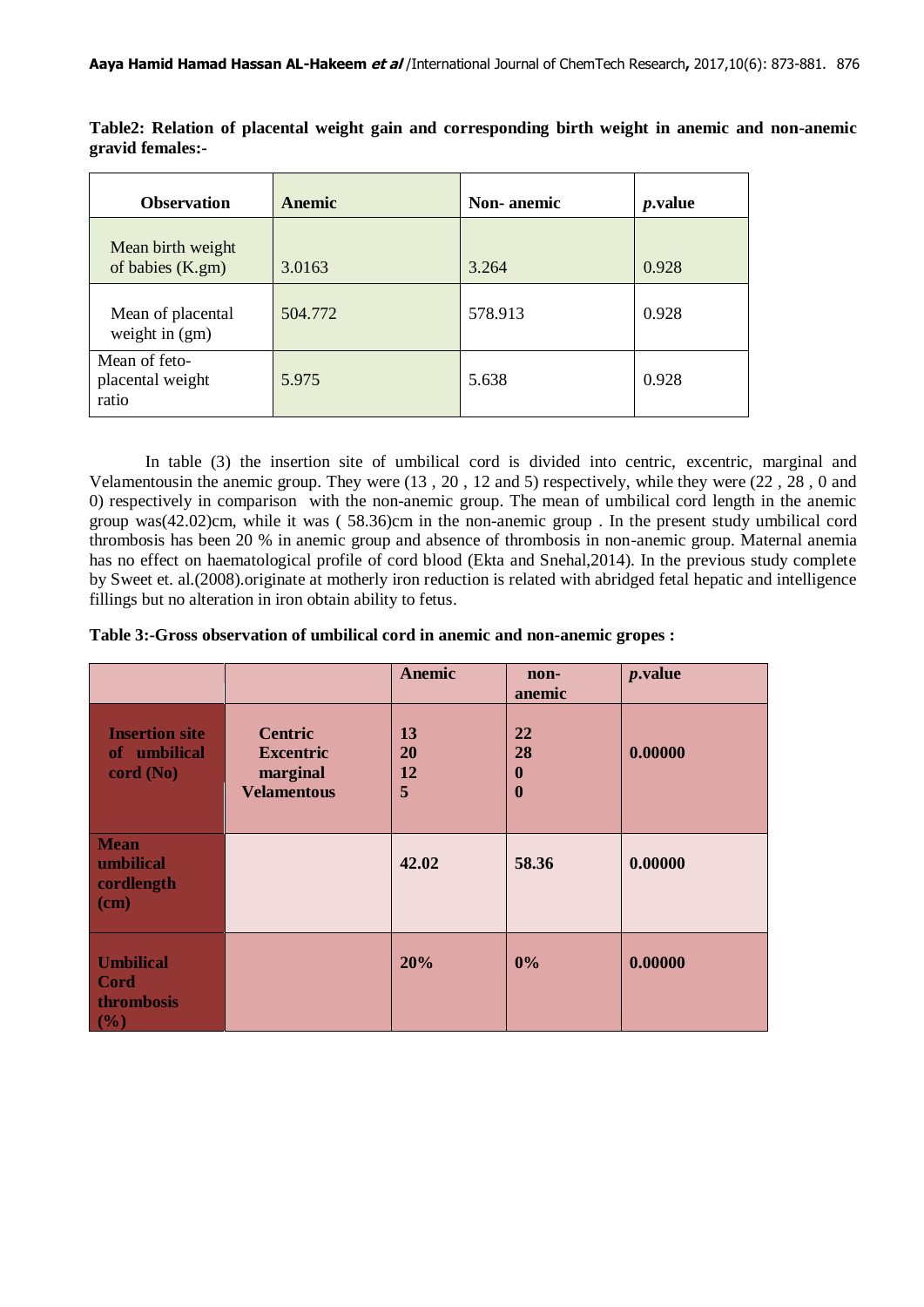

**Fig 1:-Association of iron deficiency to mother parity:** 

In figure (1) show the distribution of iron deficiency anemia according to mother parity which shows that the multigravida include 29 (58%) in the anemia group as compared with 37(74%) in the non-anemic group. The primigravida include 21(42%) in anemic group as compared with 13(26%) in non- anemic group . That mother parity result of this study coincides with the occurrence of anemia in the previous studies which established the prevalence of anemia found significant relation of anemia with mother parity (Mart´ı *et al*.,2002 ;Dim and Onah,2007 ). Also, another's studies which mentioned to slight, anemia may don't require any outcome on gestation and labor excluding that the mother will require little iron supplies and may become moderately to sever anemic in following gestations (Sharma,2003). Another past study in Jordan reported by AL- Mehaisen et.al.(2011). that the maternal age, gravidity and parity were not significantly associated with anemia . Also, this consistent with other findings which stated that parity were not a significant predicator of anemia in pregnancy (Desalegn,1993).



**Fig.2 :- The neonatal outcome differences between anemic and non** - **anemic study group**:

In the figure 2 revealed the relation between anemia and neonatal outcome displayed that the apgar score  $\langle 7 \rangle$  was 9(18%) in anemic group while in non – anemic group was 3 (6%). The anemia in pregnancy caused pre-placental hypoxia, which might provide increase to fetal hypoxia that affects both mother and neonate (Zhang *et al*.,2009 ). Apgar score **≥** 7 was 41 (82%) while it was 47 (94%) in non – anemic group . The birth weight in (Kgm) <2.5 was 10 (20%) in anemic while it was 4 (8%) in non- anemic .Also , the weight **≥** 2.5 was 40 ( 8%) in anemic v.s. 46 (92%) in non- anemic . Past studies mentioned to effect on both the mother and fetus, such as premature delivery, intrauterine growth retardation, and neonatal and prenatal death (Lone et al.,2004 ; Scholl,2005 ; Adam *et al*.,2008). The previous study mentioned to the anemia in pregnancy may have adverse effects on pregnancy, delivery and neonatal infants . Maternal anemia is an autonomous danger influence for pre-term delivery (Levy *et al*.,2005). Also, others past studies mentioned to that little Hb attention through gravidity is associated with enlarged risk for preterm distribution of low birth weight of infant (Kumar *et al*.,2013) . The previous studies mentioned to poor Apcarscore (taken as score less than 7 at 5 minutes), early neonatal death and NICU admission were higher in anaemic group than non-anaemic group and it was statistically significant. (Lone *et al*.,2004 ; Jalil,2007 ; Mahamuda *et al*.,2011 ; Laflamme,2012 ; Ram and Sita,2013 ) . Another study indicated that the baby born before 28 wks of gestation that death was termed since intrauterine death, while baby born before the end of 37weeks of gestation age was as termed premature and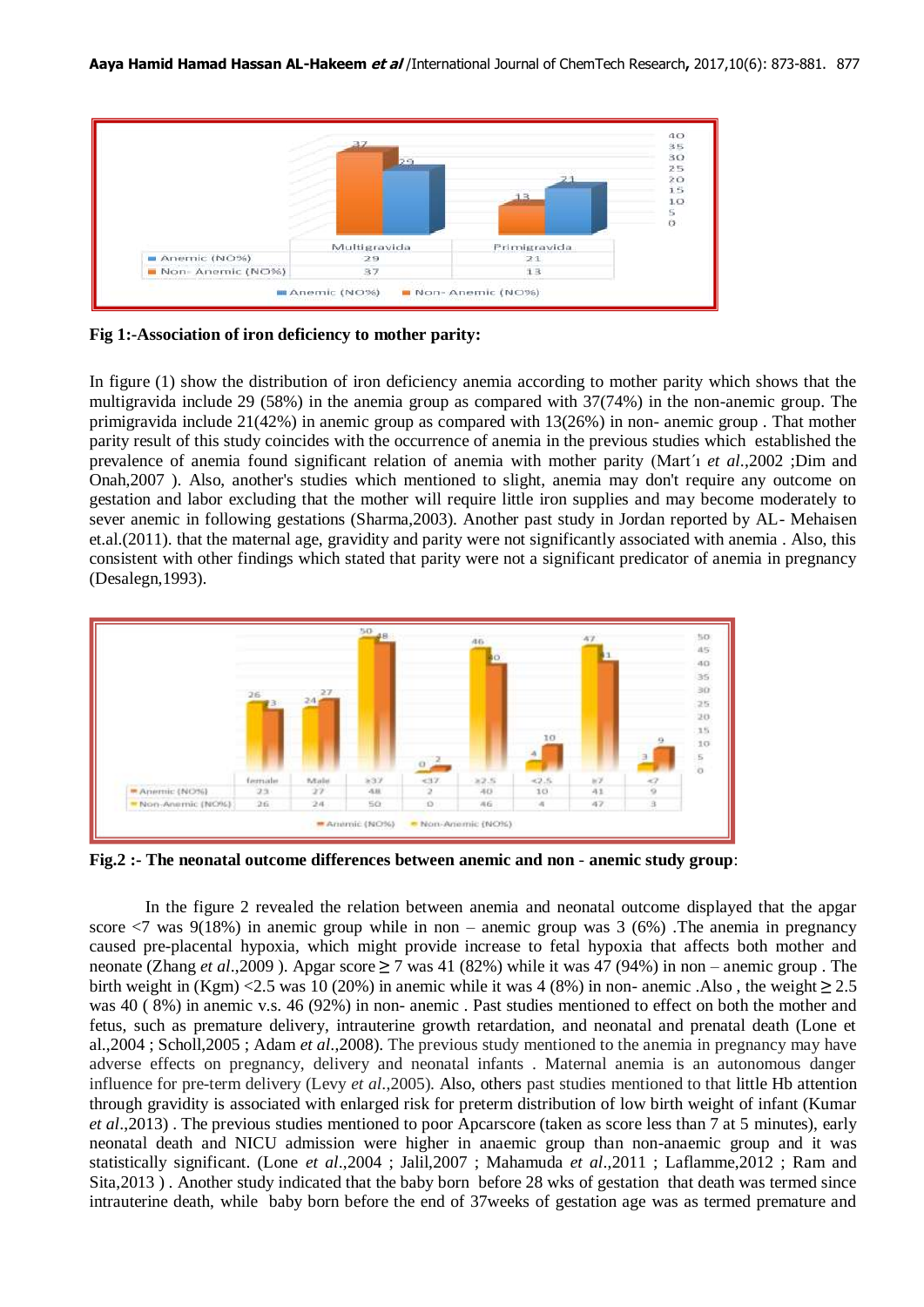after 37 weeks of pregnancy was termed normal delivered baby while that the mean weight, Apcar score and hemoglobin equivalent 3 month after delivery were mean complete grander in babies (Sharma and Shanker, 2010). In this study gestational age affected by anemia which  $\langle 37 \rangle$  was  $2(4%)$  in anemic group while no one in non-anemic .The previous studies in which gestational age reported to be affected by anemia (Albsoul *et al*.,2004 ; Haniff *et al*.,2007 ). Another past study, regardless of motherly iron supplies, the fetus stationary gets iron after motherly transferrin, that was stuck in the placental and that eliminate, at last vigorously conveyances firm to the baby. Progressively such babies incline to have reduced firm stores because reduction of motherly stores. Opposing perinatal consequence in the procedure of pre-term and small-forgestational-age babies and increased perinatal humanity taxes must remained experimental in the neonates of anemic moms. Iron enhancement to the mom throughout gravidity recovers perinatal consequence. Mean weight , Apgar score and haemoglobin level 3 month after delivery are meaning fully better in offspring of the added collection than the reason group (Nassar *et al*.,2006 ).. The sex of neonatal was 27 (54%) male sex in anemic v.s. 24 (48%) in non – anemic group while the female sex was found to be 23(46%) in anemic group v.s. 26 (52%) in non- anemic group . The past study which mentioned that the majority of the newborns were male in anemic group (Nassar *et al*.,2006 ). Statistically there was important changes at *(p*.≤0.05).



**Fig.3:Fetalsurface of placenta with marginal insertion**



**Fig 4 : Fetal surface of placenta with eccentric insertion of umbilical cord with thrombosis and irregular shape .**



**Fig 5: Maternal surface with decrease number of cotyledons**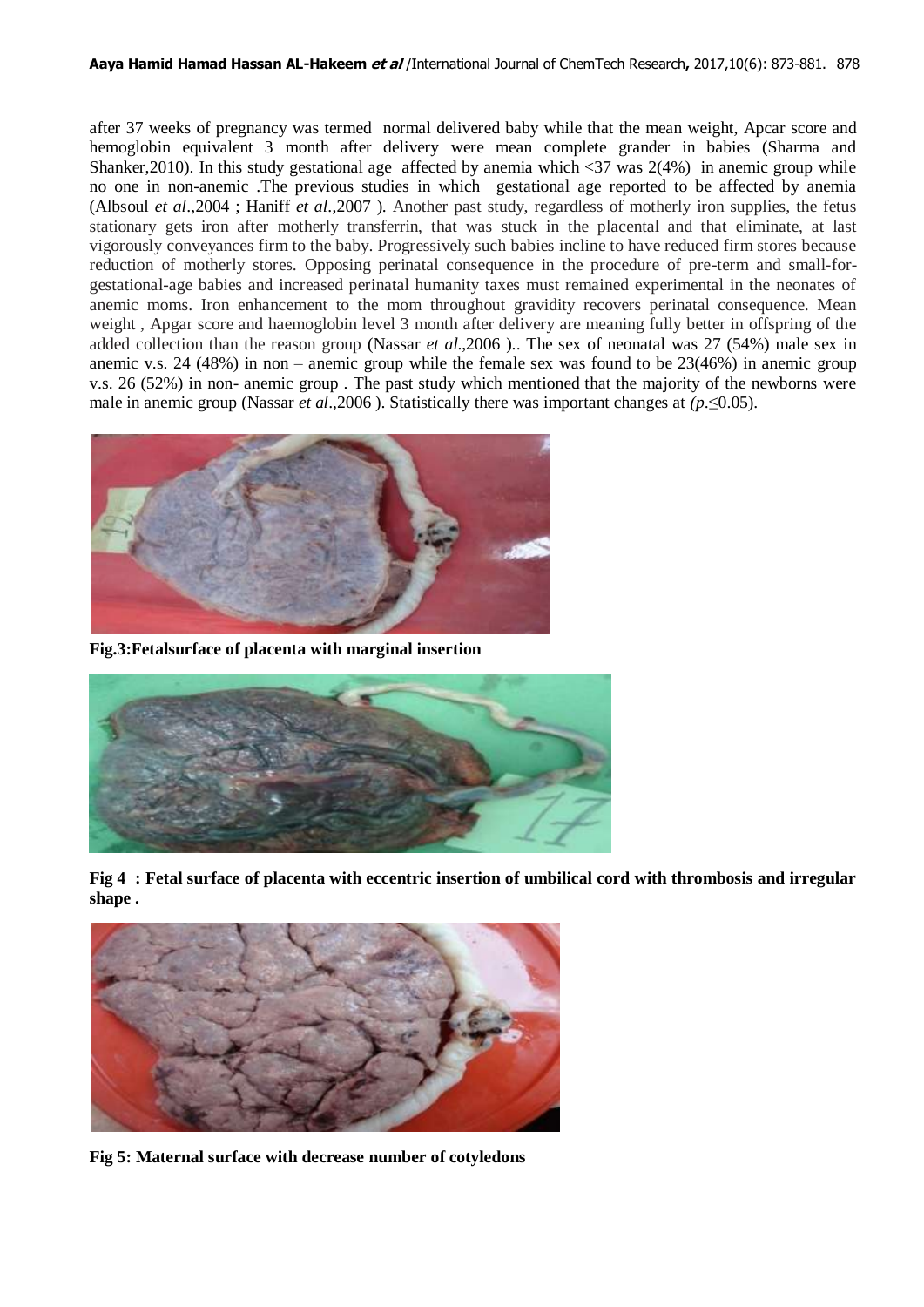#### **Fig.6 , Fig.7 , Fig. 4.8 , Fig. 4.9 :-**

Are showing histological findings it was found that the sycytial knots localized aggregation of syncytiotrophoblastic nuclei in a villi only occasionally seen in the control group . The present study deals with the effect of maternal anemia on the histomorphology of placenta and correlating it with fetal outcome for medico legal purposes and the fibrosis may be leading to decrease villous due to decreased number of villi and size . The capillaries per villous increases in number and are dilated with increasing grade of anemia is the principal adaptation to hypoxia . (simpson *et al*.,2003) reported that there is hypoxic hyper capillarization in ischemic placenta . Soni and Nair (2013) said cytotrophoblastic proliferation was for replacement of damaged cytotrophoblast caused by anemia. Cytotrophoblastic hyperplasia is a repair phenomenon and it's an adaptation to physiological stress , and said the fibrosis in non-anemic group scattered and minimal amount of fibrosis were seen where as in anemic group amount of fibrosis tend to increase in villi . Kanfman *et al* (2004). reportedin some area of villi the syncytium becomes a nuclear and attenuated overlying a dilated fetal capillary to form vasculo syncytial membrane for facilitation of gas transfer across the placenta as they represent the site of closest approximation of maternal and fetal blood circulation . Vasculosynsytial membrane is a accommodative effect to face problem of hypoxia (Shema,2013). Another study by Mongia et.al (2012). Showed an increase in the number of syncytial knots, cytotrophoblastic proliferation, basement membrane thickening , forming of vasculosyncytial membrane, capillaries per villi and stromal fibrosis with increase the severity of anemia . Some was observed by other authors that the placenta shows histomorphological changes in anemia which are an adaptation to maternal hypoxia (Burton *et al*.,1996 ; Sharma,2003). Vineeta and Sunita (2000).Observed that there is also cytotrophoblast proliferation with thickening of villious trophoblastic basement membrane as a villous response to decreased utero placental blood flow showing that the placenta is rarely in sufficient.Biswaset. al.(2014) . observed that increased intravillous and perivillous fibrin deposition , increased syncytial knotting and more a vascular villi. These features suggest hypoxia and reduced per fusion .Perivillous fibrin depositions might be acting as a barrier between fetal and membrane circulation , thereby reducing the transfer of the essential nutrients to the fetus , These probably resulted into chronic placental insufficiency , thus causing smaller fetus. When pregnancy is associated with maternal anemia , Villous mass is decreased due to decreased number of villi and their size, leading to increase in intervillous space (Ramic et al.,2006; Robert,2008). Rumana,(2012). Said syncytial knots are composed of aggregates of small closely packed densely staining nuclei protruding from the villous surface into the intervillous space. It's hypothesized that villous hypovascularity leads to formation of aged nuclei is being accelerated so as to use optimally the mount of trophoblast available for transfer purpose. Burton et.al(1981).indicated that the factors responsible for the formation of stromal fibrosis are normal ageing process and reduced uteroplacental blood flow. It's fibrin which is formed by thrombosis of maternal blood in intervillous space.



**Fig 6: Increased in number of capillaries in each villi of anemic group. Stain used: H & E, x4 .**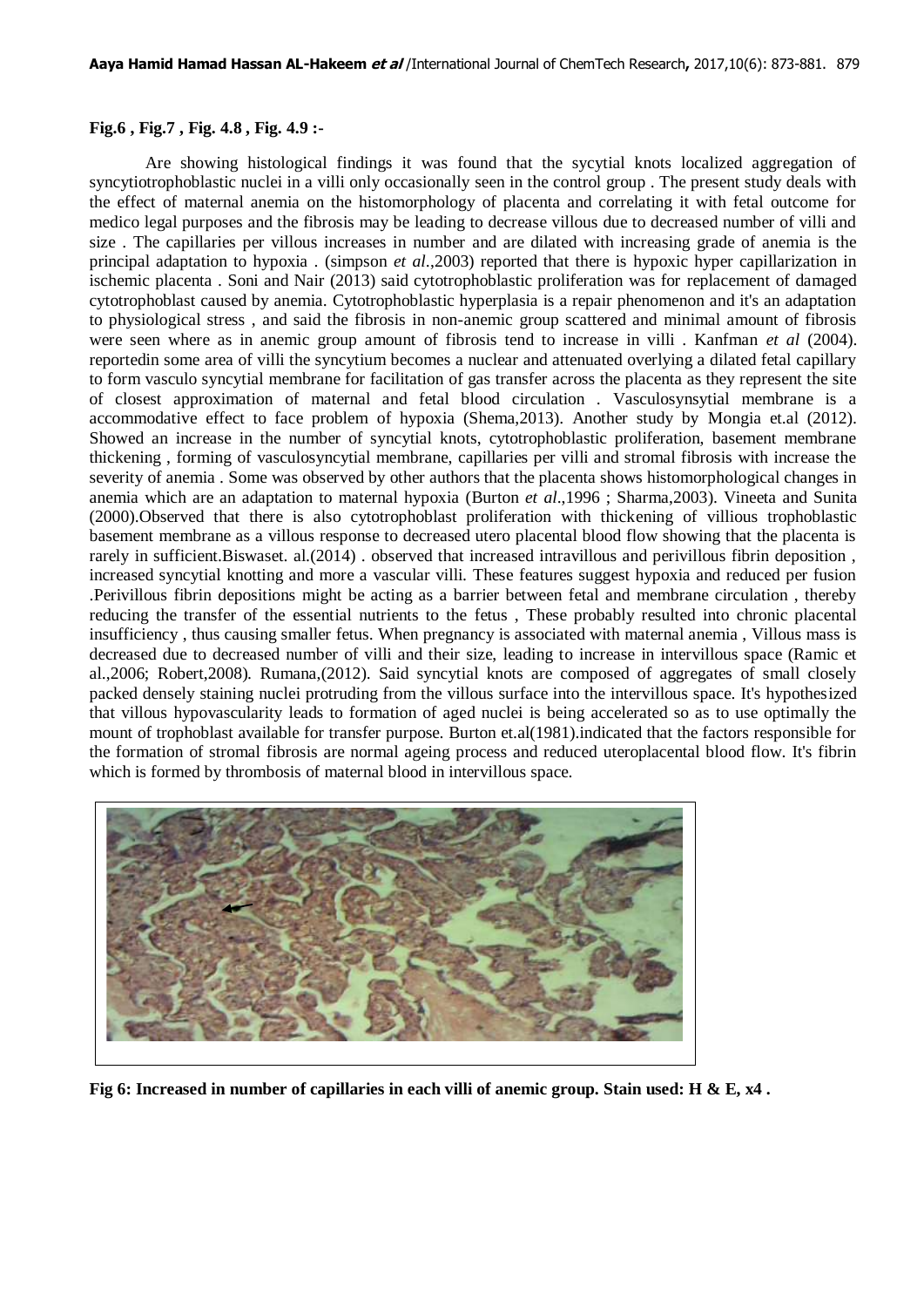

**Fig 7: (Arrow) increase cytotrophoblasticproliferation , dilated and increase in number of capillary per terminal villous in anemic group . Stain used: H & E, x10 .**



**Fig8 : (Arrow) Increase in syncytial knots, thickening of basement membrane of trophoblast, intravillous and perivillous fibrin deposition . Stain used: H & E, x10 .**



**Fig 9 :(Arrow ) Amount of fibrosis and increase in intervillous space . Stain used: H & E, x4 .**

#### **References :-**

- 1. Albsoul-Younes, A. M. ; Al-Ramahi, R. J. and Al-Safi, S. A. ( 2004) . "Frequency of anemia in pregnancy in Northern Jordan," Saudi Medical Journal, vol. 25, no. 10, pp. 1525–1527.
- 2. Bancroft, J.D. and Stevens, A. (1982).Theory and Practice of Histological Techniques edition Churchill living ston, Edinburgh,London., 622pp.
- 3. Barker,P. (1990) .observed that larger placental weights and higher placental ratios were related to low maternal hemoglobin.
- 4. Beischer, O. (1970) .Associated large placental weight with severe maternal anemia.
- 5. Brabin, B. J. ;Hakimi, M. and Pelletier, D. (2001) . "An analysis of anemia and pregnancy-related maternal mortality," Journal of Nutrition, vol. 131, no. 2, pp. 604S–614S.
- 6. Buseri, F.I. ;Uko, E.K.; Jeremiah, Z.A. and Usanga, E.A.(2008).Prevalence and risk factors of anemia among pregnant women InNigeria. Open Hematol J 2008;2:14–9.
- 7. Burton, G.J. ;Reshetnikova, O.S. ; Milovanov, A.P. and Teleshova, O.V.(1996). Stereological evaluation of vascular adaptation in human placental villi to differing forms of hypoxic stress. Placenta.;17: 49–55 .
- 8. Desalegn, S. ( 1993 ) ."Prevalence of anemia in pregnancy in Jima town, Southwestern Ethiopia," Ethiopian Medical Journal, vol.31, no. 4, p. 251.
- 9. Dim, C. C. and Onah, H. E. ( 2007 ). "The prevalence of anemia among pregnant women at booking in Enugu, South Eastern Nigeria, "Med GenMed: Meds cape General Medicine, vol. 9, no. 3,article 11.